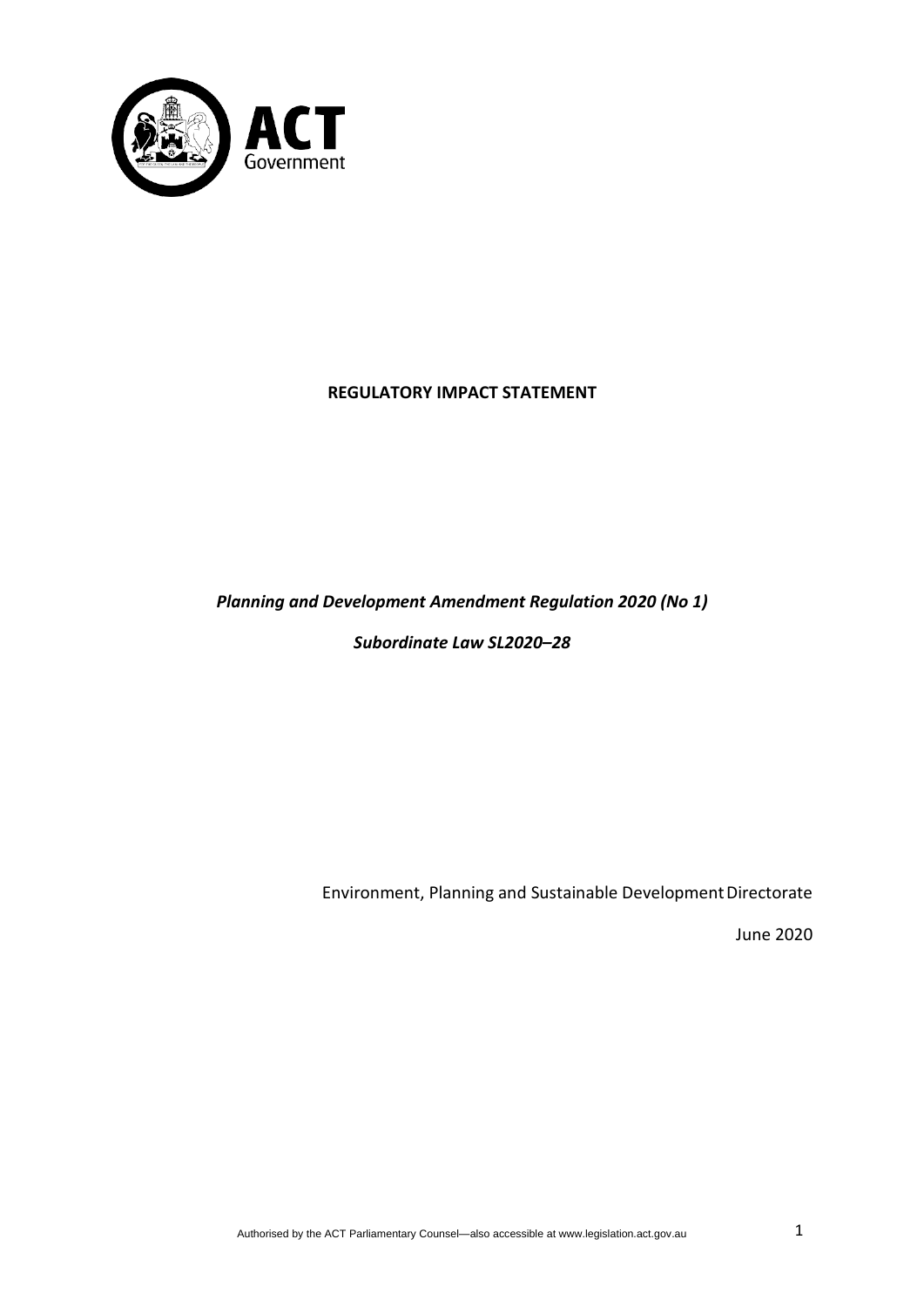## **Contents**

| 1.                                                                                               |
|--------------------------------------------------------------------------------------------------|
|                                                                                                  |
|                                                                                                  |
|                                                                                                  |
|                                                                                                  |
| 2.                                                                                               |
|                                                                                                  |
| 2.2 Amend the exemptions for electric vehicle charging points, defined works on school sites and |
| 3.                                                                                               |
|                                                                                                  |
|                                                                                                  |
|                                                                                                  |
|                                                                                                  |
|                                                                                                  |
| 4.                                                                                               |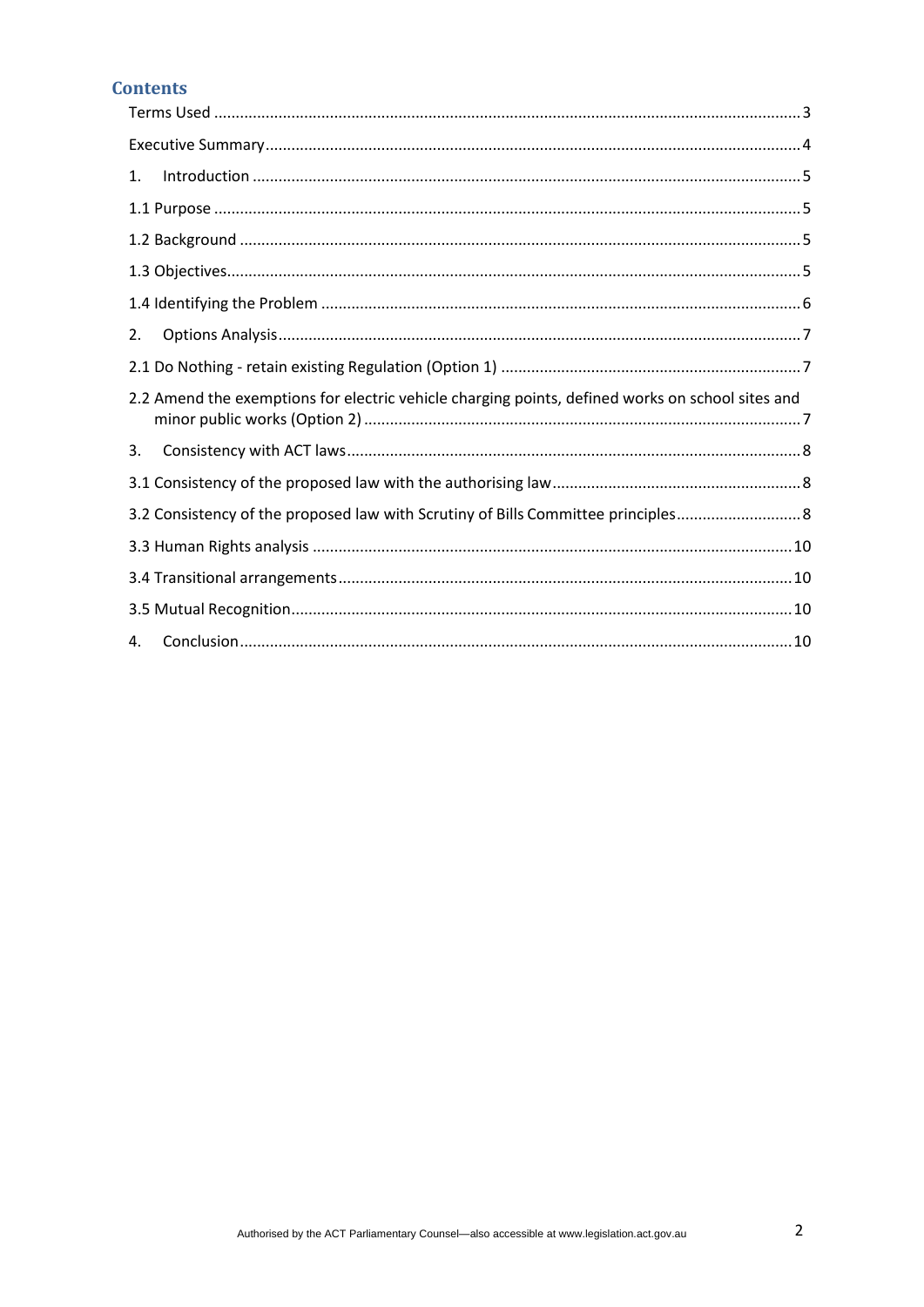# <span id="page-2-0"></span>**Terms Used**

In this Regulatory Impact Statement the following terms are used:

| <b>ACAT</b>                 | <b>ACT Civil and Administrative Tribunal</b>   |  |
|-----------------------------|------------------------------------------------|--|
| <b>Amendment Regulation</b> | The amending regulation that is the subject of |  |
|                             | this Regulatory Impact Statement and which     |  |
|                             | amends the Regulation                          |  |
| DA                          | Development Application under the ACT          |  |
|                             | Planning and Development Act 2007              |  |
| Exempt                      | Development that is exempt from the            |  |
|                             | requirement to obtain development approval     |  |
|                             | under the Planning and Development Act 2007    |  |
| <b>EPSDD</b>                | The Environment, Planning and Sustainable      |  |
|                             | Development Directorate                        |  |
| the Act                     | Planning and Development Act 2007              |  |
| the Regulation              | Planning and Development Regulation 2008       |  |
| <b>RIS</b>                  | This Regulatory Impact Statement               |  |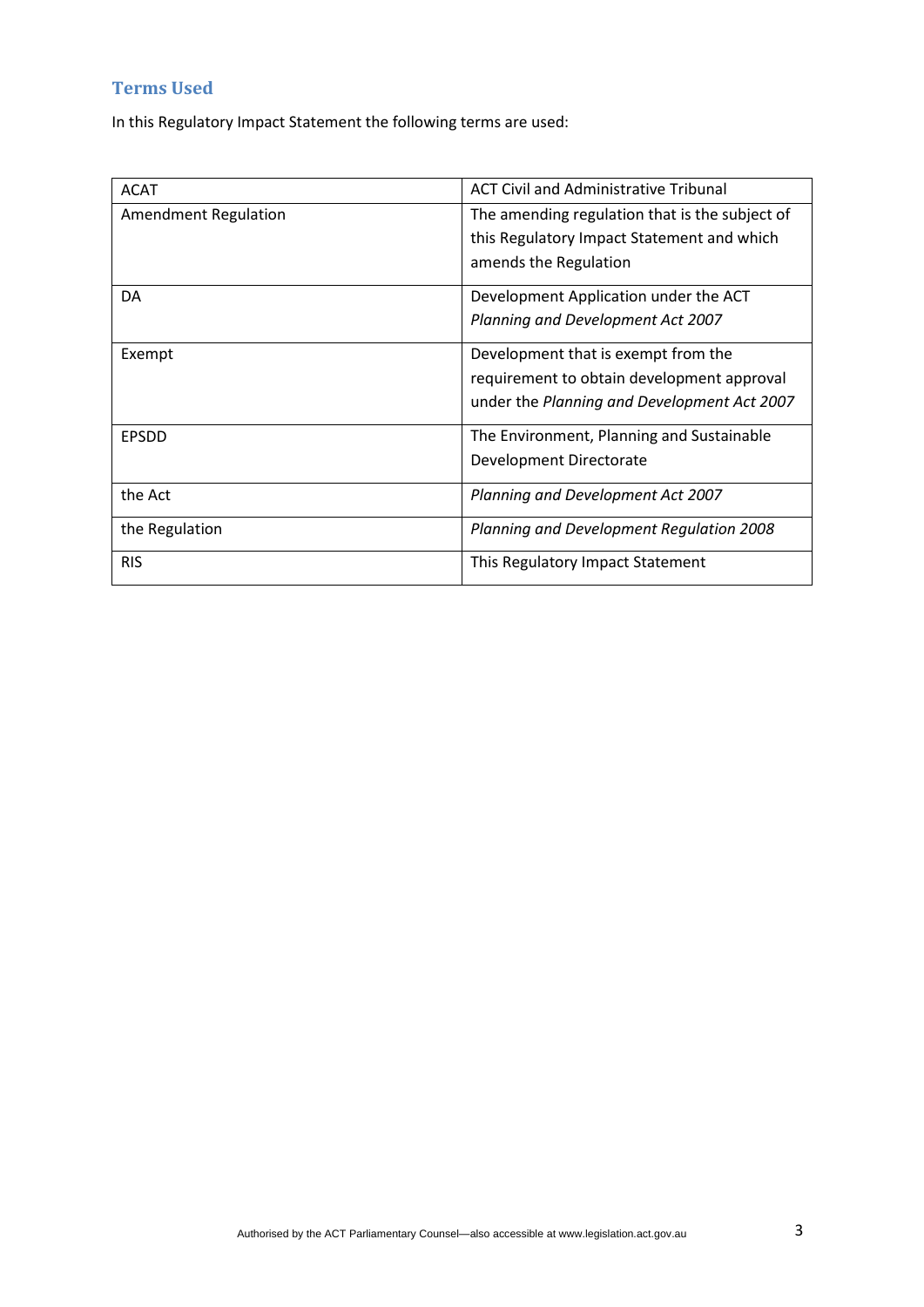#### <span id="page-3-0"></span>**Executive Summary**

The purpose of this Regulatory Impact Statement (RIS) is to assess the impact of the *Planning and Development Amendment Regulation 2020 (No 1)* (the amendment regulation). The amendment regulation makes minor extensions to the existing exemptions for electric vehicle charging points, works on school sites and minor public works.

The exemptions for electric vehicle charging points, schools and minor public works have been reviewed and it is considered that they could be expanded to capture an appropriate scale of development. The current drafting of the exemptions unnecessarily disqualifies a range of proposals from being considered through the exemption provisions.

This means that development applications are required for minor and low impact proposals that would very likely receive planning approval through the development assessment and approvals process. This unnecessarily complicates the planning system and contributes to the inefficient allocation of public resources. This amendment seeks to expand the exemptions to capture other minor and low impact developments to alleviate these issues.

It is acknowledged that the amendment regulation will result in a regulatory impact on existing statutory rights for development applications. This includes the removal of the opportunity for the public to comment on development applications for some developments and the potential for thirdparty merits review of development approval decisions. However, the amending regulation is specific, not general in its application, and only exempts a limited amount of additional development types which are considered to have a very minor impact. Further, without this amendment regulation, a development application submitted for these developments would be very likely to receive development approval based on the minimal potential impacts of these developments. Based on this, it is considered unreasonable to put these developments through the development application process, with its associated time and financial costs, where the benefit of that assessment is limited.

It is considered that the extension of the exemptions, with the conditions and limits applied in the provisions, to be a reasonable and justified approach.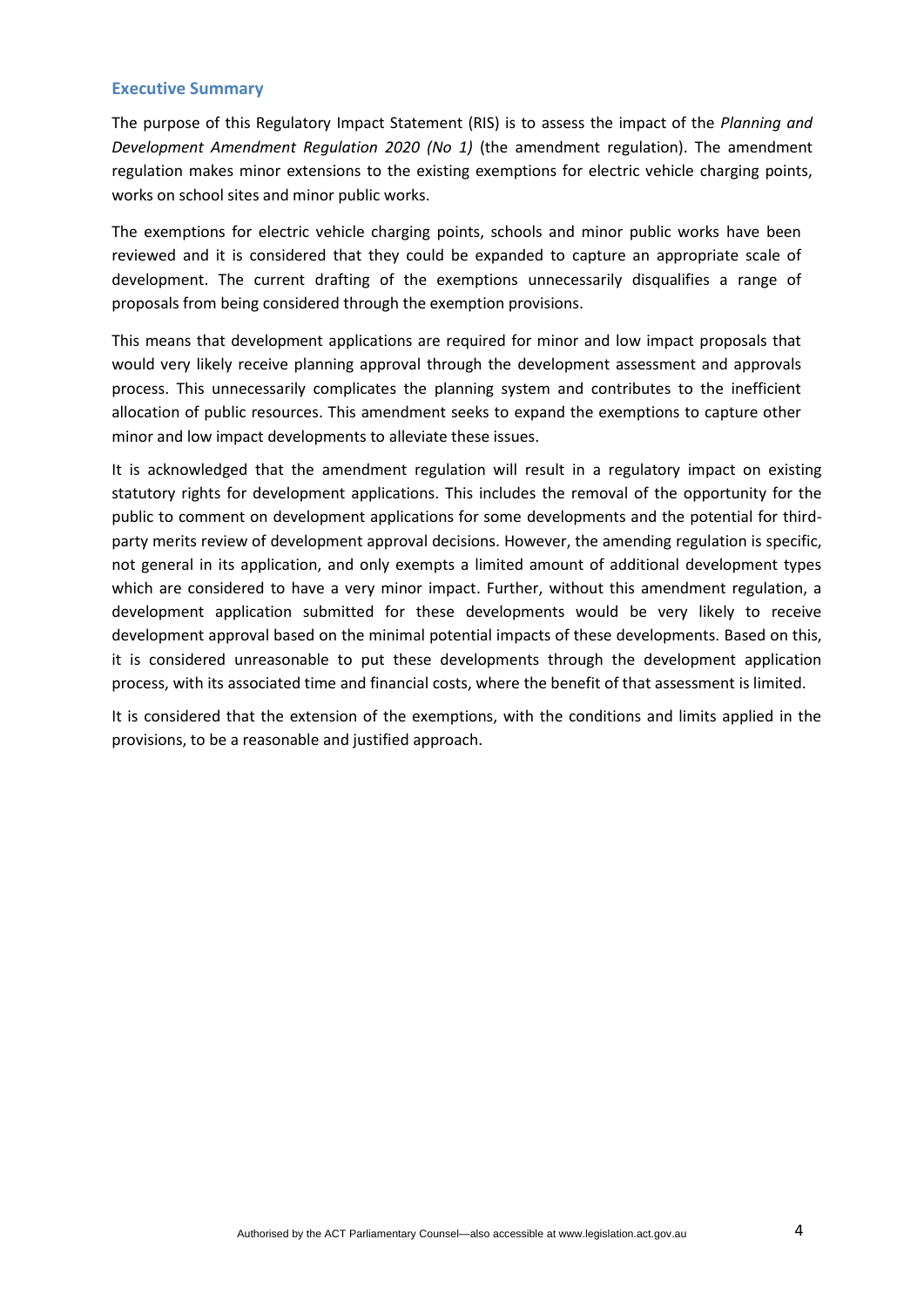## **1. Introduction**

### <span id="page-4-0"></span>**1.1 Purpose**

The purpose of this Regulatory Impact Statement (RIS) is to assess the impact of the *Planning and Development Amendment Regulation 2020 (No 1)* (the amendment regulation) which proposes changes to the exemptions from the requirement for development approval for electric vehicle charging points, works on school sites and minor public works when undertaken by, or on behalf of the Territory in reserves.

The amendment regulation adds additional development types to the existing exemptions for electric vehicle charging points, schools and minor public works to:

- simplify the assessment and approvals process and reduce the regulatory burden for these low impact developments;
- permit the provision of infrastructure in a timely manner that will operate to the public's benefit;
- allow the efficient allocation of public resources;
- facilitate investment in electric vehicle charging points in the ACT, leading to increased use of electric vehicles and a reduction of greenhouse gas emissions in the transport sector, and
- assist the Education Directorate and Major Projects Canberra in their demand responsiveness to school enrolments, particularly in new and developing suburbs in the Territory.

### <span id="page-4-1"></span>**1.2 Background**

Schedule 1 of the *Planning and Development Regulation 2008* (the Regulation) provides for types of development that are exempt from the requirement to obtain development approval under the *Planning and Development Act 2007* (the Act), provided certain requirements are met.

As exempt developments do not require development approval, they are not subject to the development application (DA) process, including the requirement for public notification, and therefore there is no opportunity for the community to make representations. In addition, there is no potential for third parties, such as a person who makes a representation on a DA, to seek merits review of a decision to approve a development through the ACT Civil and Administrative Tribunal (ACAT).

The purpose of exempt developments is to remove the regulatory requirement of development approval for low impact proposals. These are proposals that are very likely to receive approval and raise minimal assessment issues if constructed within defined limits.

The detailed background of the exemptions for electric vehicle charging points, schools and minor public works and an overview of the proposed amendments is provided in the accompanying Explanatory Statement for the amendment regulation.

### <span id="page-4-2"></span>**1.3 Objectives**

As outlined above, the objectives of exempt developments and Schedule 1 of the Regulation is to remove the regulatory requirement of obtaining development approval. Exempt developments are low impact proposals that would very likely receive approval if they were subject to the development application and approvals process.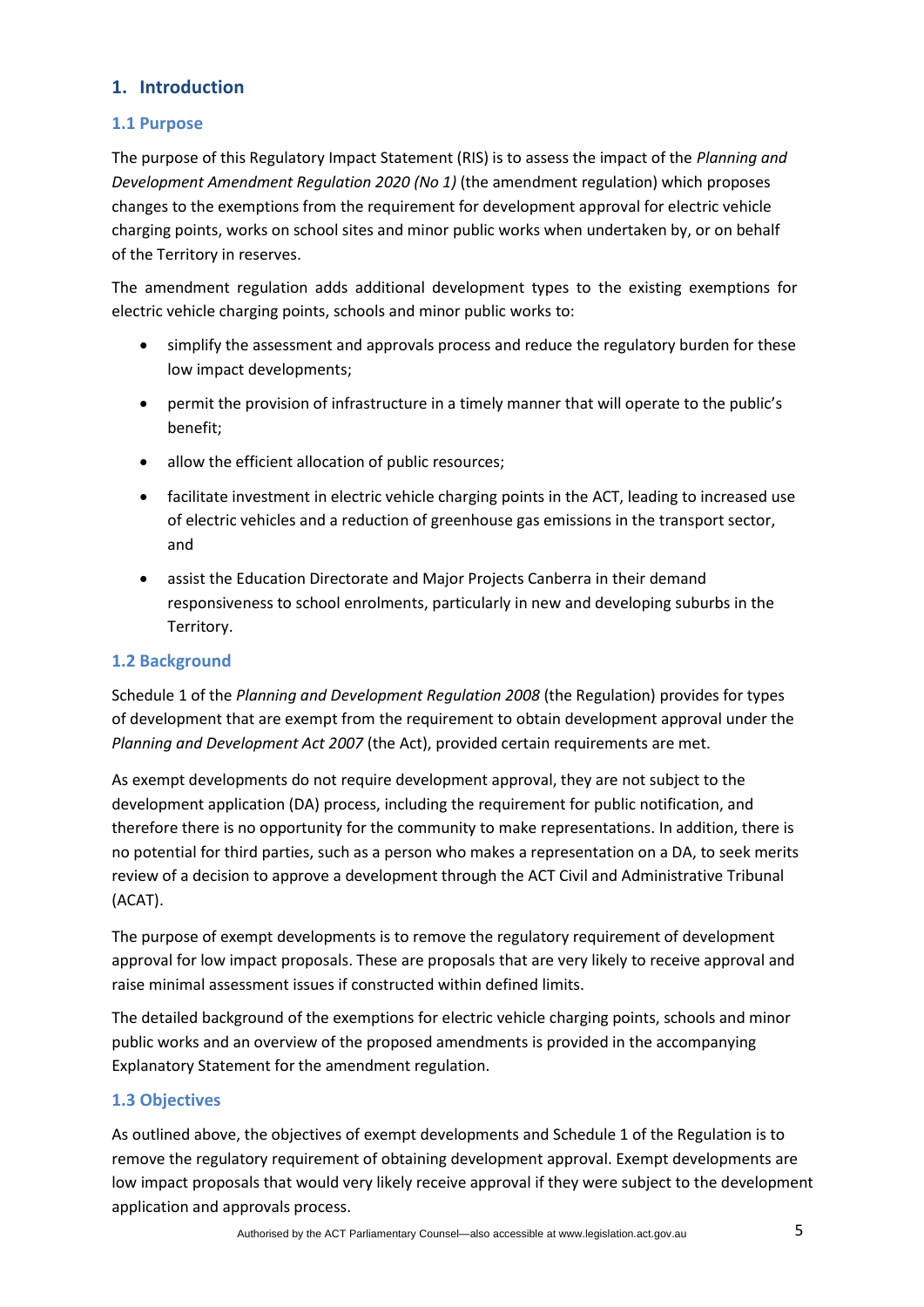The exemptions also serve to improve the efficiency of the development assessment process. This allows both the proponent and government to allocate resources more efficiently by ensuring that only matters that have the potential to result in greater impacts be subject to the development assessment and approvals process.

The regulation amendment expands the existing exemptions for electric vehicle charging points, defined works on school sites and minor public works undertaken by or for the Territory. The aim of this amendment is to reduce the regulatory burden and improve the efficiency of the development assessment process, whilst ensuring appropriate considerations are given to the users of the developments and surrounding land uses.

In summary, the regulation amendment seeks to:

- reduce unnecessary regulatory burden for the development of defined electric vehicle charging points, works on school sites and minor public works;
- increase the efficiency of the development assessment process for defined electric vehicle charging points, works on school sites and minor public works;
- retain and incorporate an appropriate level of protection to:
	- o users of the developments, for example protection to school structures within bushfire prone areas and users of electric vehicle charging points at some commercial sites;
	- o surrounding land uses, for example residential zones in proximity to school sites.

The amendment regulation will assist in enhancing the timeliness and efficiency of the planning processes for the identified developments. The amendment regulation does not remove the requirement for proposals that do not meet the exemption criteria to be assessed against the Territory Plan through the development assessment and approvals process.

### **1.4 Identifying the Problem**

The exemptions for electric vehicle charging points, schools and minor public works have been reviewed and it is considered that they could be expanded to capture an appropriate scale of development. The current drafting of the exemptions unnecessarily disqualifies a range of proposals from being considered through the exemption provisions.

This means that development applications are required for minor and low impact proposals that would very likely receive planning approval through the development assessment and approvals process. This unnecessarily complicates the planning system and contributes to the inefficient allocation of public resources. This amendment seeks to expand the exemptions to capture other minor and low impact developments to alleviate these issues.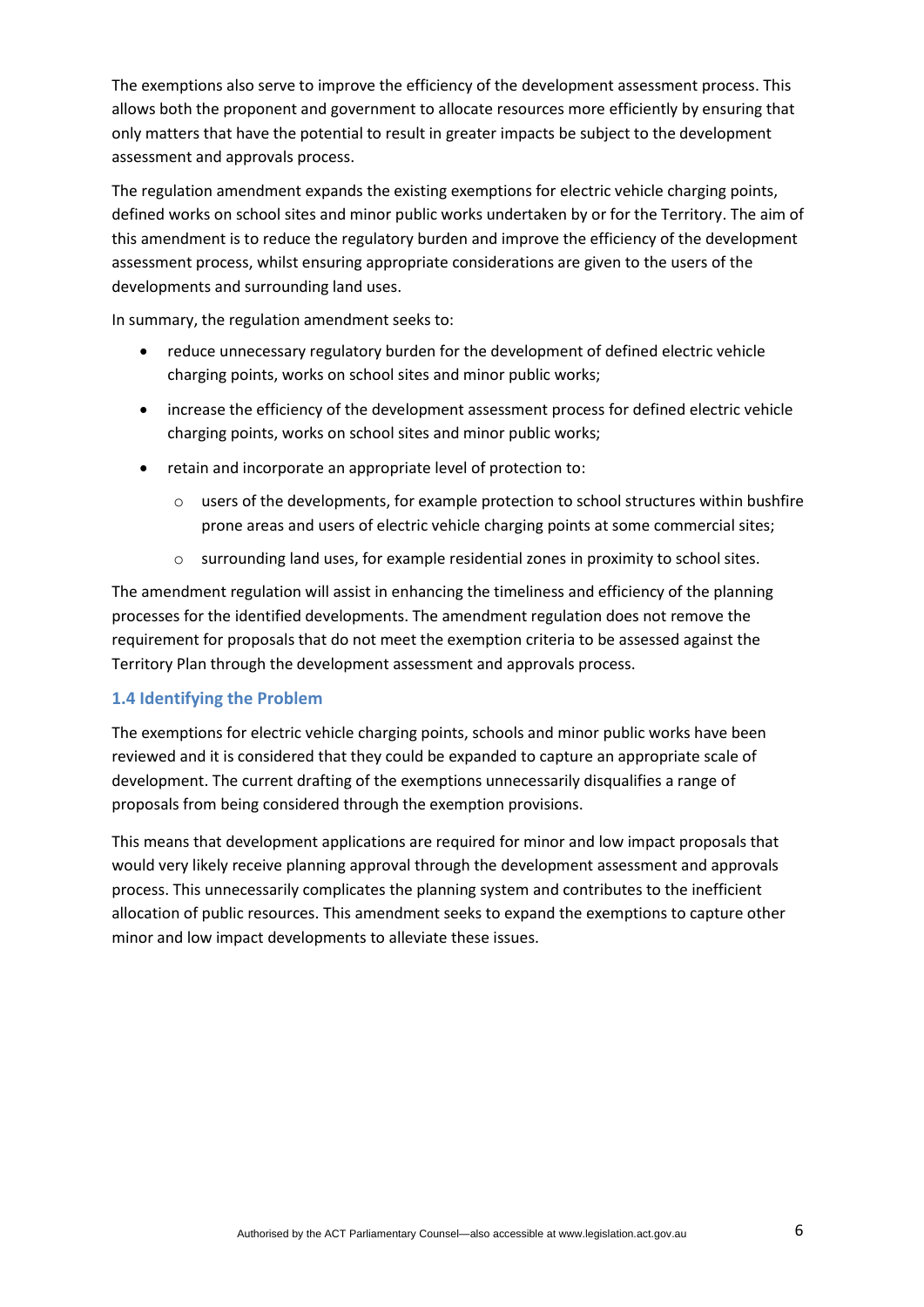## <span id="page-6-0"></span>**2. Options Analysis**

The following options have been considered:

- 1. Do nothing retain existing Regulation;or
- 2. Expand the existing exemptions for electric vehicle charging points, defined works on school sites and minor public works undertaken by or for the Territory.

## **2.1 Do nothing – retain existing Regulation (Option 1)**

This option would result in the retention of the current regulation with no changes. As highlighted in section 1.4 above, there are a several issues raised by the operation of the current exemptions. In summary this would result in:

- The unnecessary disqualification of a range of electric vehicle charging points, works on school sites and minor public works from being considered exempt. This adds regulatory burden for low impact development.
- Government resources, including the Education Directorate and ACT government agencies undertaking public works such as the Parks and Conservation Service, would continue to be unnecessarily focused on preparing documentation for development applications. Development applications are also required to be assessed by the planning and land authority. This is considered a regulatory and administrative burden, without a commensurate benefit given the low impact nature of these types of identified development and that the developments are very likely to receive approval. This could contribute to inefficiencies in the development assessment and approvals process and prevent other applications from being assessed in a timely manner.
- A development application, with associated timeframes and fees, would continue to be required for many electric vehicle charging points on the Australian market, acting as a barrier and disincentive to investment in the ACT. In turn, this may reduce the uptake of electric vehicles in the Territory and restrict the ability to reduce emissions in the transport sector.

However, this option would allow the retention of:

- the opportunity for the public to comment on development applications for some electric vehicle charging points, works on school sites and minor public works; and
- The potential for third-party review of decisions on these applications through the ACAT.

### Option 1 is not recommended.

## <span id="page-6-1"></span>**2.2 Amend the exemptions for electric vehicle charging points, defined works on school sites and minor public works (Option 2)**

This option would involve extending the existing exemptions for electric vehicle charging points, schools and minor public works to include other minor types of development. As discussed in section 1.3 above, this option would permit:

- Specific types of low impact development to be considered exempt. This would reduce the regulatory burden of requiring a DA, thereby simplifying the approvals process.
- Allow proponents of these developments, including the Education Directorate, Parks and Conservation Service, and electric vehicle infrastructure providers to provide public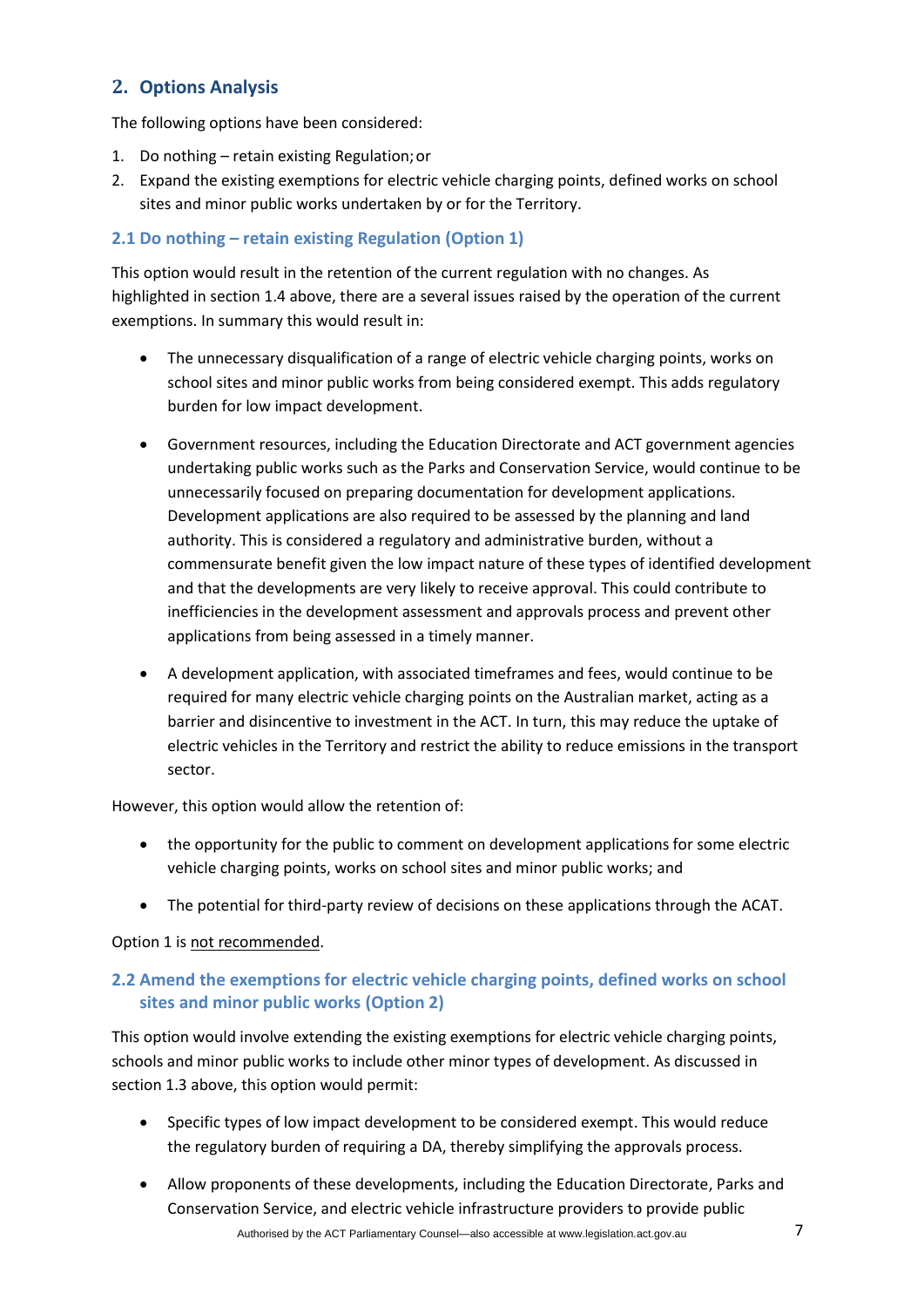infrastructure in a timely and efficient manner.

- The majority of electric vehicle charging points currently on the Australian market to be considered exempt. This would encourage investment in the ACT, the increase in supply of electric vehicle charging technology across the Territory, encourage the use of electric vehicles and therefore reduce emissions in the transport sector.
- Allow the re-allocation of administrative resources within the planning and land authority to higher impact developments that are more likely to benefit from the development assessment and approvals process.

It is acknowledged that this option would:

- Remove opportunity for the public to comment on development applications for some electric vehicle charging points, works on school sites and minor public works; and
- Remove the potential for third-party review of decisions on these developments through the ACAT.

However, the inclusion of limitations and statutory criteria within the provisions ensures that the amendments are specific and targeted in their operation. This helps achieve an appropriate balance between reducing red tape and regulatory burden on one hand, and maintaining public safety and good development outcomes on the other.

It should also be noted that this option also does not remove the requirement for proposals that do not meet the exemption criteria to be assessed against the Territory Plan through the development assessment and approvals process.

Option 2 is recommended.

## <span id="page-7-0"></span>**3. Consistency with ACT laws**

## <span id="page-7-1"></span>**3.1 Consistency of the proposed law with the authorising law**

Section 133(1)(c) of the Act states that exempt development means *'development that is exempt from requiring development approval under a regulation'*.

The amending regulation is within the parameters of the authorising law. Section 133(1)(c) of the Act expressly authorises the making of exemptions from the requirement to obtain development approval. Electric vehicle charging points, works on school sites and minor public works are types of development that are currently considered exempt from requiring development approval. There are also a number of other existing DA exemptions set out in Schedule 1 to the Regulation. The amending regulation would be consistent with existing exemptions for other minor developments set out in Schedule 1.

The proposed amendment is also consistent with the objects of the Act, as noted in section 4.2 below.

The amending regulation does not create a new category of exempt development, rather it modifies the qualifying criteria and supporting provisions of developments that are already exempt.

## <span id="page-7-2"></span>**3.2 Consistency of the proposed law with Scrutiny of Bills Committee principles**

The Committee's terms of reference require it to consider whether (among other things) any instrument of a legislative nature made under an Act which is subject to disallowance and/or disapproval by the Assembly (including a regulation, rule or by‐law):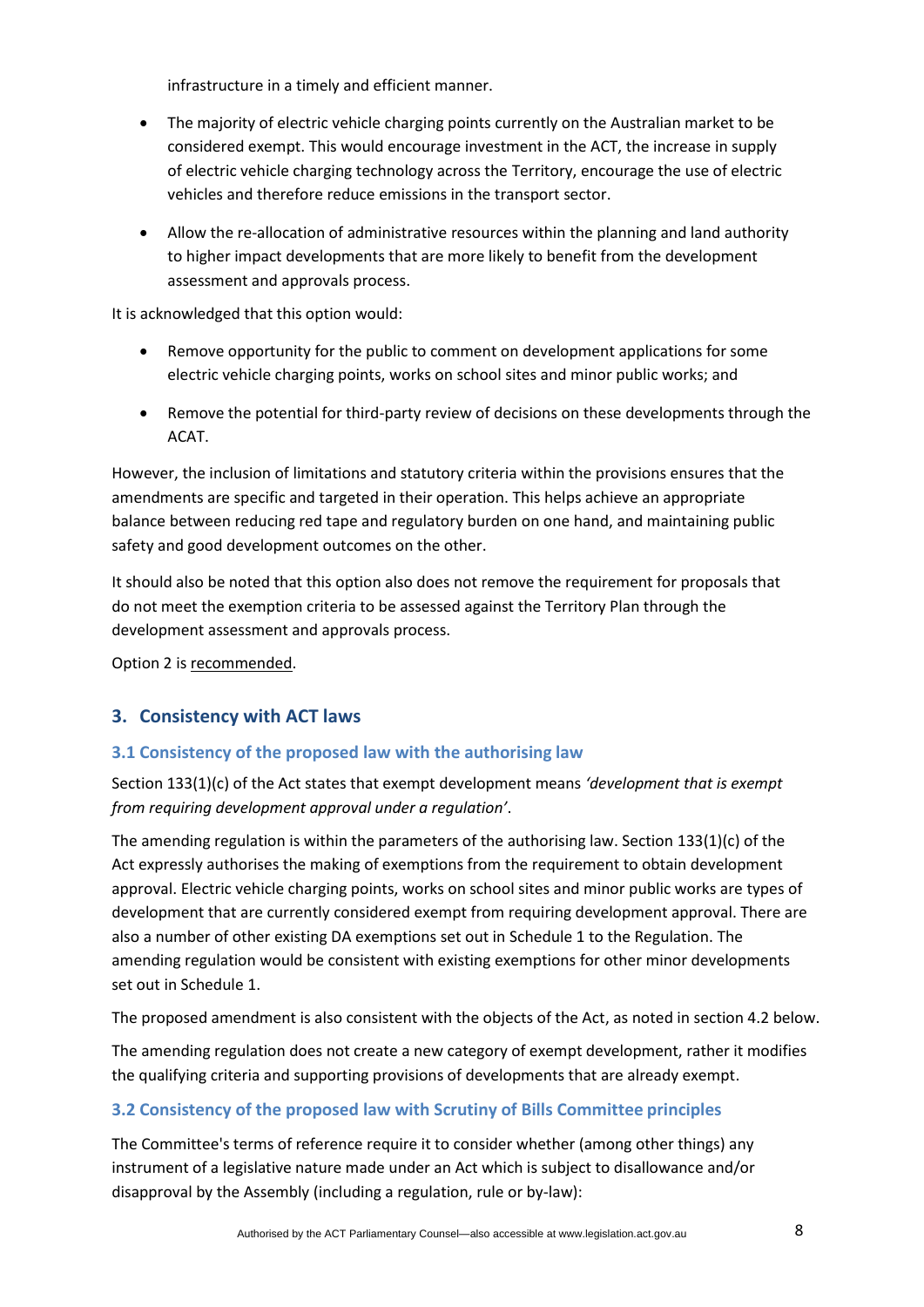- (a) is in accord with the general objects of the Act under which it is made;
- (b) unduly trespasses on rights previously established by law;
- (c) makes rights, liberties and/or obligations unduly dependent upon non reviewable decisions;
- (d) contains a matter which in the opinion of the Committee should properly be dealt with in an Act of the Legislative Assembly.

The Legislation Act requires a brief assessment of the consistency of the proposed law with the scrutiny committee principles (see section 35(5)). This amendment is consistent with the scrutiny committee principles as outlined below:

(a) The amending regulation is consistent with the object of the Act in that it maintains the orderly and sustainable development of the ACT and is consistent with the social, environmental and economic aspirations of the people.

The amending regulation will extend the existing exemptions for electric vehicle charging points, works on school sites and minor public works. Although this will remove the requirement for a small amount of development applications to be lodged, the changes will maintain orderly and sustainable development. This is because the amendment regulation is specific, not general in its application, and only exempts limited additional types of development from requiring development approval. Additionally, the development assessment and approvals process very rarely improve the development outcome for low impact proposals such as these.

(b) As discussed above, the amending regulation will result in the exemption of a small number of additional developments. Therefore, the proposals in the amending regulation will not be subject to public notification, and the possibility of third-party review in the ACAT.

However, as the amending regulation is specific, not general in its application, only a limited amount of additional development types will be exempt. Additionally, without this amendment regulation, a development application submitted for these types of development would be very likely to receive development approval based on the minimal potential impacts. It should also be noted that these are minor increases to existing categories of exemptions for these development types.

On this basis, the amendment regulation is not considered to unduly trespass on the statutory rights to comment on a DA and seek merits review, as the minor increases are reasonable and justified.

- (c) The proposed amending regulation does not make rights, liberties and/or obligations unduly dependent upon non reviewable decisions. The amending regulation will exempt some developments from requiring approval, thereby removing the ability of the public to comment and potential third-party appeal rights. However, this decision is made in the context that these developments are unlikely to affect the general public or adjoining lessees, therefore there is no planning or development rationale to require development approval.
- (d) Section 133(1)(c) of the Act expressly authorises the making of exemptions from the requirement for development approval. The types of development in the amendment regulation are currently considered exempt from requiring development approval under Schedule 1 of the Regulation. It should also be noted that Schedule 1 of the Regulation also exempts numerous other types of development and the amending regulation would be of a type that is consistent with existing exemptions.